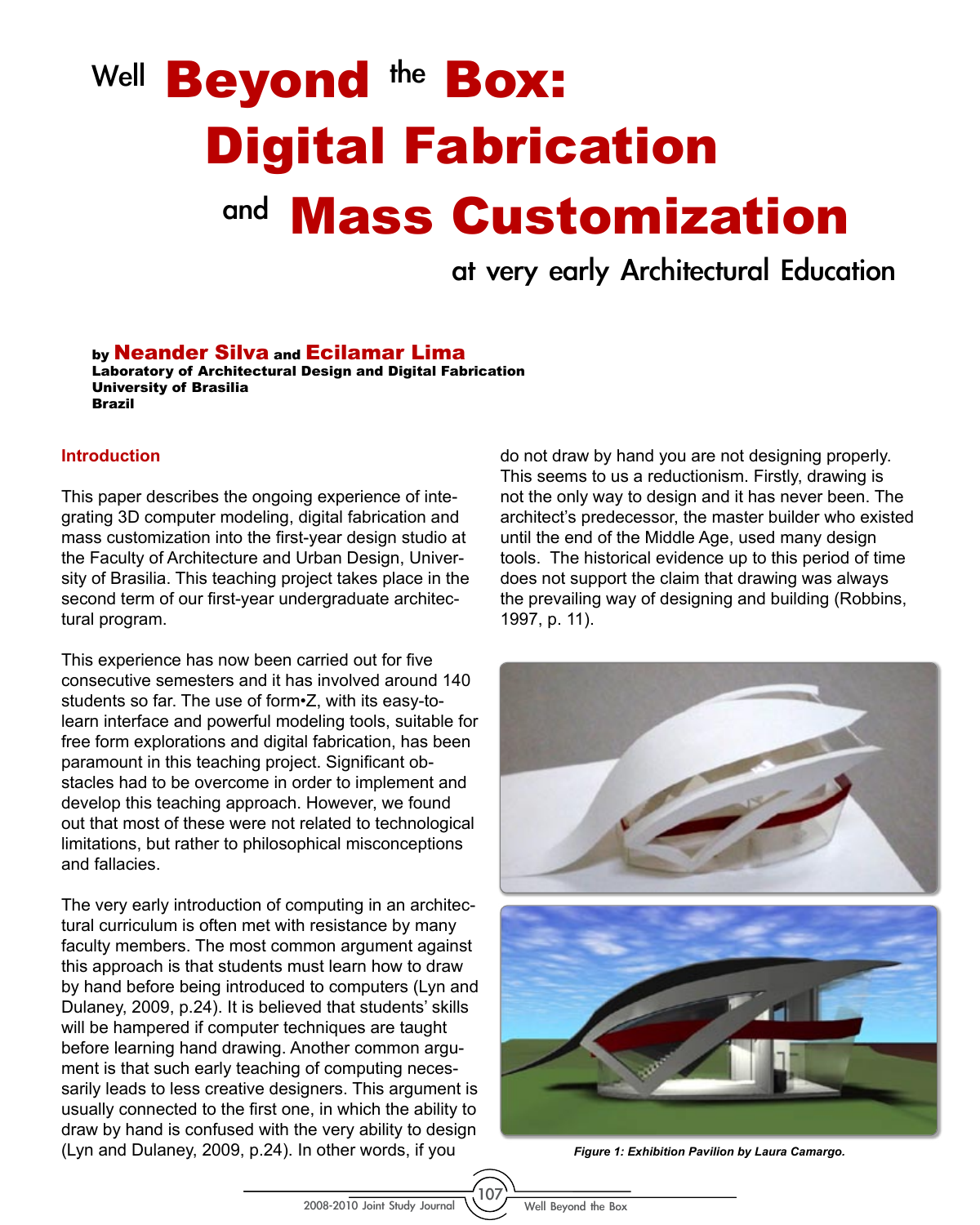

*Figure 2: Cafeteria by Marcia Birck.*

Secondly, there is no evidence that early teaching of computing necessarily leads to less creative designers, on the contrary; the student work displayed in Figures 1 to 6 show that their creativity actually increased as they became more proficient with 3D interactive computer modeling along the course. The more they mastered computing, the more venturesome they became.

The argument that computers can hamper the learning of hand drawing is also an anthropomorphic statement. It seems to view the computer as a designer rather than as a tool. We believe that the computer is a design tool, a machine to execute sequences of instructions, not a designer. The best way to illustrate this is the fact that the computer will take no designing action before told to do so by the user. Sit in front of it and cross your arms and nothing will happen until you tell it to do something. If properly mastered, every shape or form a computer models is the product of the user's sequence of inputs, choices and decisions. The human designer remains the creator.

Surely, the advent of computers did cause the demise of the technical drawing pen and tracing paper in architecture and in engineering. However, it must be stressed that this decline can only be attributed to computers if constrained to the manual production of 2D orthographic design documentation (Stacey et al, 2004, p. 6).

Another assumption is that computers only automate activities and procedures that would otherwise be carried out by hand; as if they just add in speed and precision, but do not allow the user to do different things in relation to those which were done by hand. Well this might have been true regarding 2D computeraided design tools, but it is a different matter when we refer to interactive 3D computer modeling. We can only compare similar things. Hand drawing has many things in common with 2D computer graphics, but has substantial dissimilarities with interactive 3D computer modeling. Although they are both intended to represent design, the way they do it makes them two very different things; they do not perform the same roles. They are two different representational systems that allow for different perceptions and analysis of the proposed building.

When a student is introduced to interactive 3D modeling in a computer, he or she is learning to do different things from those that could be achieved by hand drawing. A virtual three-dimensional model is not just an equivalent to a hand drawn representation or even to a scaled model as it has been believed by some in the past (Lawson, 1994, p. 143). Besides representing the "four dimensions of architecture", width, height, depth and time (as described by Zevi, 1957, p. 26), it allows for experimentation and analysis that cannot be provided by a hand drawing, a scaled model or any other traditional medium. A virtual 3D model offers many exclusive resources such as interactive walk-through, real scale and immersive perception of the proposed space, design of complex non-Euclidian geometries (Kolarevic, 2003, p. 13-28), solar animation, global illumination calculation, object animation, digital fabrication and mass customization (Kolarevic, 2003, p. 31-53), just to mention a few. Therefore, it cannot be understood as just another way to do the same old things.

## **A very early introduction to digital design and construction in architectural education**

At our School of Architecture we have decided to challenge those misconceptions. We have decided to introduce very early into the design studio not only in-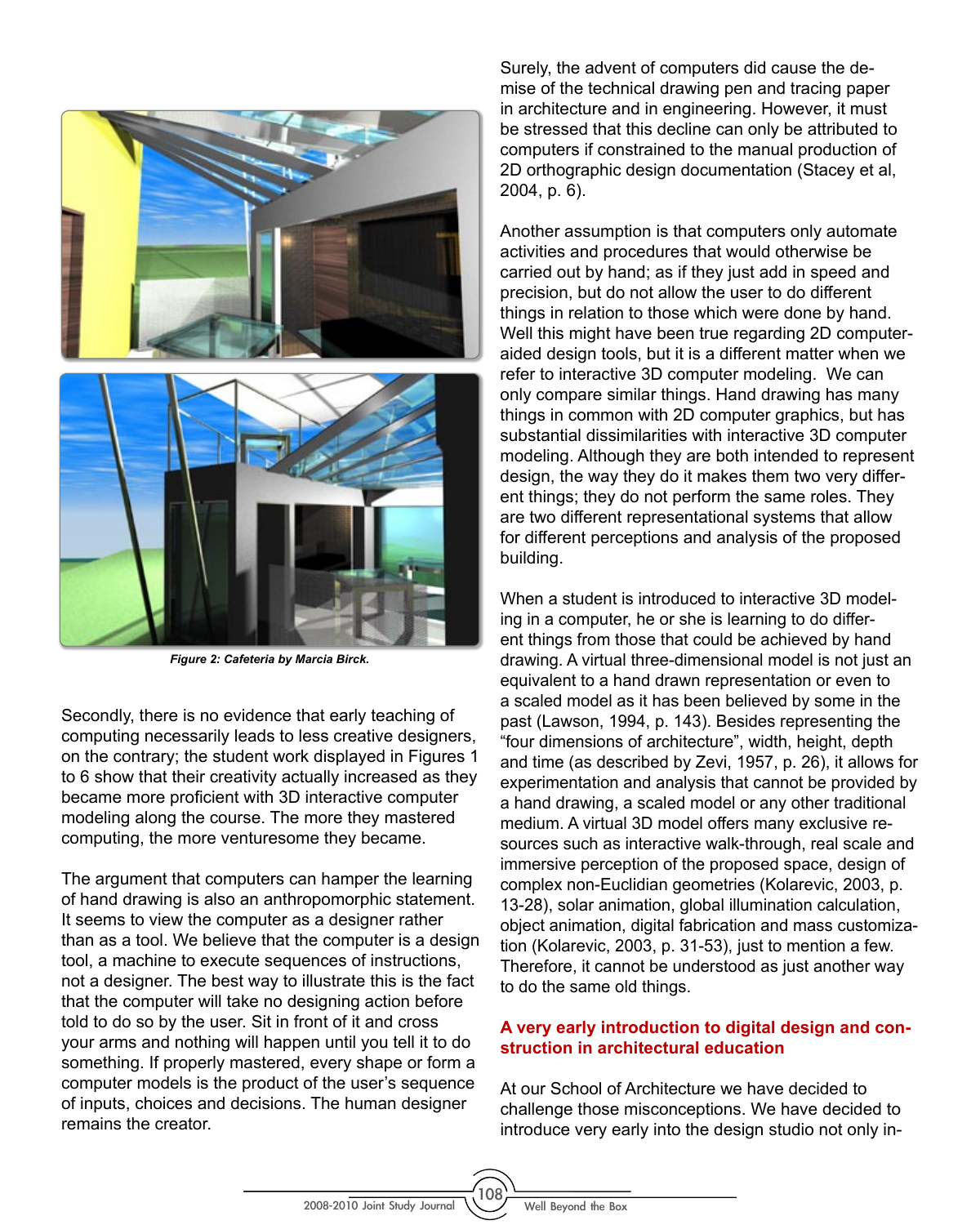

*Figure 3: Cafeteria by Talita Cordova.* 

teractive 3D computer modeling, but also the concepts of digital fabrication and mass customization. Our decision was driven not only by the conviction that those assumptions were fallacious, but also by our previous experience in teaching interactive 3D computer modeling to third-year students in our school for more than nine consecutive years. During all this time the only type of computing that was taught mandatorily in our school was a 2D drafting system. 3D modeling tools could only be taught in an elective course in the third year of our undergraduate program. Students taking this course have consistently shown great resistance to designing in a three-dimensional environment because the habit of representing in 2D orthographic projections had already become too ingrained into their minds. This led us to the conclusion that the earlier the better for introducing interactive 3D computer modeling.

We decided to do so by adopting a problem-based learning (PBL) approach (Maitland, 1997). The chosen point in the curriculum was the second term of the first year of our undergraduate program. Adopting a PBL approach meant that different courses had to be integrated around the design studio of that semester. Therefore, we started to implement a project integrating the teaching of interactive 3D computer modeling within the second term design studio.

A very important issue we wanted to bring to the knowledge and consideration of the first-year design studio students was that of digital fabrication (Iwamoto, 2009; Kolarevic, 2003, p. 31-51) and of its practical implications for architectural design and construction. The most important of these implications was the paradigm shift from mass standardization to mass customization in contemporary architecture (Schodek et al, 2005, p. 339-344; Kolarevic, 2003, p. 52-53). *Figure 5: Exhibition pavilion by Viviane Moreira.*





*Figure 4: Exhibition pavilion by Caroline Barreto.*

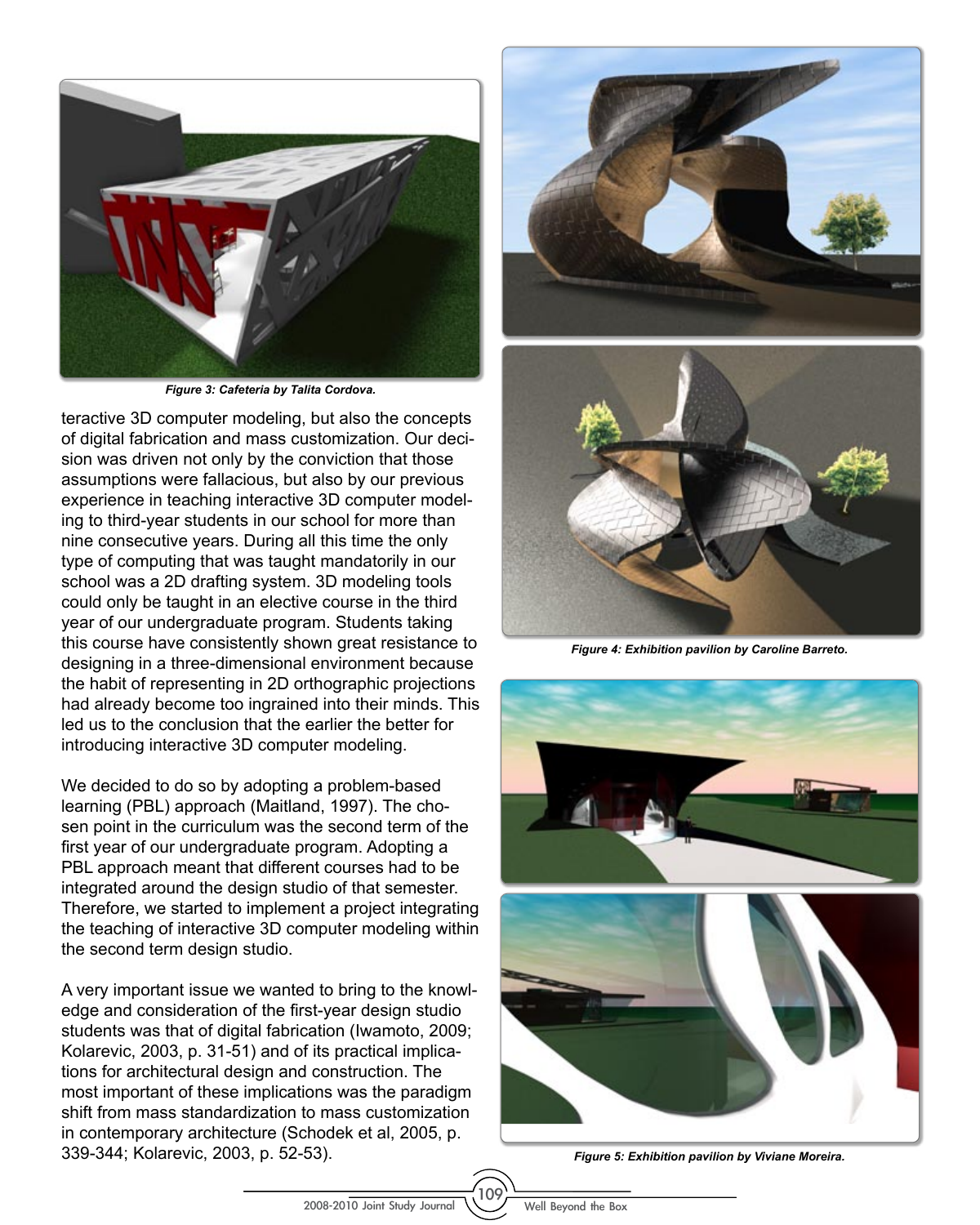The students of the first-year second-term studio have been required to develop three projects for a small cultural and entertainment park. The first one is a small administrative building, the second one is a cafeteria/ snack bar, and the third one is a small exhibition pavilion.The theme of the chosen design studio is architectural languages and expression. For this reason a set of requirements and restrictions was established for each of these design projects comprising not only functional, constructive and environmental aspects, but also formal requirements. The objective of this was to encourage the students to develop three projects exploring the possibilities of three different architectural languages.

The first, with predominantly orthogonal planes and using prefabricated standardized components, leads to a cubistic and minimalist architectural language. The second project, with shapes derived from the dislocation of points, segments and faces and using a mix of standardized and customized components, leads to a deconstructive architectural language. The third and last project, with shapes derived from deformations or made out of meshes and NURBS and using predominantly customized components, leads to a curvilinear contemporary architectural language. The students have been also required to design three-dimensionally by simultaneously making physical and virtual models. The physical models are more often handmade, but rapid prototyping (RP) is also used, either through the milling (Figure 7) or through the 3D printing (Figure 8) of the most complex works produced in the design studio course. In all cases the role of rapid prototyping is, as a minimum, to inform and to show the students the existence, the feasibility, and the potential of digital fabrication technology.



*Figure 7: RP Model: Exhibition pavilion by Caroline Barreto.*





*Figure 6: Cafeteria by Giulia Igliori.*



*Figure 8: 3D Print: Exhibition pavilion by Nagila Ramos.*